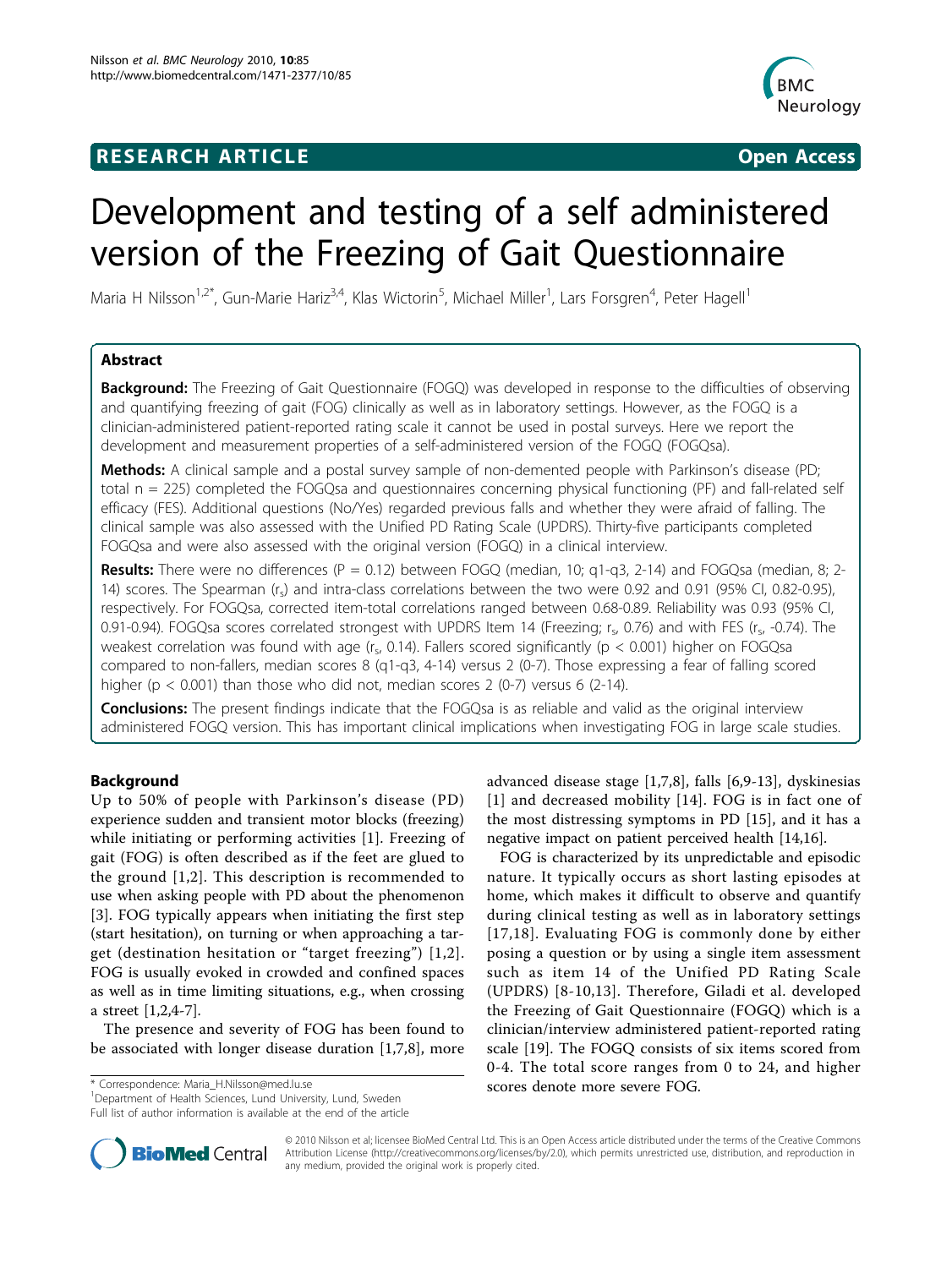The FOGQ was originally tested for reliability (Cronbach's alpha, 0.94) and validity in 40 people with PD [[19\]](#page-7-0). However, although the FOGQ appears to be a useful and valid tool for its purpose, the dependency on a clinician to interview the patient and to demonstrate the meaning of FOG is also limiting. For example, the tool becomes somewhat time consuming for implementation in clinical practice and cannot be used for larger scale postal surveys. A completely self-administered FOGQ scale that provides the same type of information would therefore be of great benefit.

This study assessed the validity and reliability of a selfadministered version of the FOGQ, i.e. the FOGQsa. In addition, we explored the relationships between FOGQsa scores and patient demographics, fear of falling, falls, gait, motor complications and physical functioning.

# **Methods**

The study was divided into two phases: (1) development of a self-administered version of FOGQ (the FOGQsa) and (2) testing the psychometric properties of the FOGQsa.

# Development of the FOGQsa

The intention was to preserve the semantic content of all six original FOGQ items but with revisions of the wording to make them applicable for self-administration. In accordance with the original FOGQ instrument [[19\]](#page-7-0), responses should be based on experiences over the last week except for item 3. As in the original FOGQ scale, all items are scored from 0-4 (possible total score range, 0-24; higher scores = more severe FOG).

To substitute for the demonstration and description of FOG in the FOGQ, a cover sheet explaining the FOG phenomenon was developed for the FOGQsa. The description was based on a review of the literature, and it was constructed in close interaction with two nurses and two neurologists specialized in PD. The cover sheet describes that FOG is typically experienced as if "the feet are glued to the ground", and that this can happen while trying to initiate walking, while walking (which could be accompanied by taking smaller and smaller steps) or while turning. Other provocative factors are also described such as walking in confined spaces (e.g. passing a doorway), target hesitation (e.g. just before approaching a chair when sitting down) and when having limited time (e.g. crossing a street) [[1](#page-6-0),[2,4-7](#page-6-0)].

Following modification of the FOGQ into the FOGQsa, face-to-face field-test interviews were conducted with 14 non-demented people with PD (9 men) with varying degrees of motor complications and/or gait disturbances to assess clarity of wording, face validity and respondent burden.

# Psychometric properties of the FOGQsa **Participants**

Data collection included a clinical sample and a postal survey sample of non-demented people with idiopathic PD [[20\]](#page-7-0).

The clinical sample consisted of a convenience sample with varying degrees of motor complications and/or gait disturbances receiving out-patient care at a Swedish university hospital (Table [1](#page-2-0)). Fifty patients were invited to participate. Eight patients declined participation and five patients were unable to attend the study appointment. An additional participant did not complete the FOGQsa and was therefore excluded. Thus, 36 participants were included.

The postal survey sample was recruited from another Swedish university hospital (Table [1](#page-2-0)). The survey was sent to 282 patients (39% female), and 231 were returned, of which 191 were completed (43% female; conservative total response rate, 68%). Thirty-eight questionnaires were returned completely blank and two were returned to sender due to change of address. Out of the 191 responders, two had left all items of the FOGQsa blank. These two participants were excluded, leaving 189 participants for analyses. Demographic data of all 225 participants are presented in Table [1](#page-2-0).

# Instruments

All participants completed the FOGQsa, the Swedish version of the Falls-Efficacy Scale, FES(S) [\[21\]](#page-7-0), and the Physical Functioning (PF) scale of the Medical Outcomes Study 36-Item Short-Form Health Survey (SF-36) [[22\]](#page-7-0).

FES(S) assesses fall-related self-efficacy, and the 13 activities are rated from 0 (not confident at all) to 10 (completely confident) [\[21\]](#page-7-0). The total score can range from 0 to 130. PF comprises ten items about physical activities [[22](#page-7-0)]. The score can range from 0 to 100, where higher scores denote better physical functioning. Additional questions included whether participants had fallen during the past six months (No/Yes) and if they were afraid of falling (No/Yes). The clinical sample was also asked whether they felt unsteady while turning (No/Yes).

# Procedure

The FOGQsa was mailed to the clinical sample before the study visit. The participants were instructed to complete it three days before the visit, put the completed questionnaire in an envelope, seal it and bring it to the study visit. Demographic data (Table [1](#page-2-0)) were collected through self report for all participants, which the clinical sample completed at their out-patient visit. Demographic questions preceded the included self-administered questionnaires. In addition, the clinical sample was assessed with timed gait tests: ten meter walk test (gait speed, both comfortable and fast) and Timed Up & Go (TUG).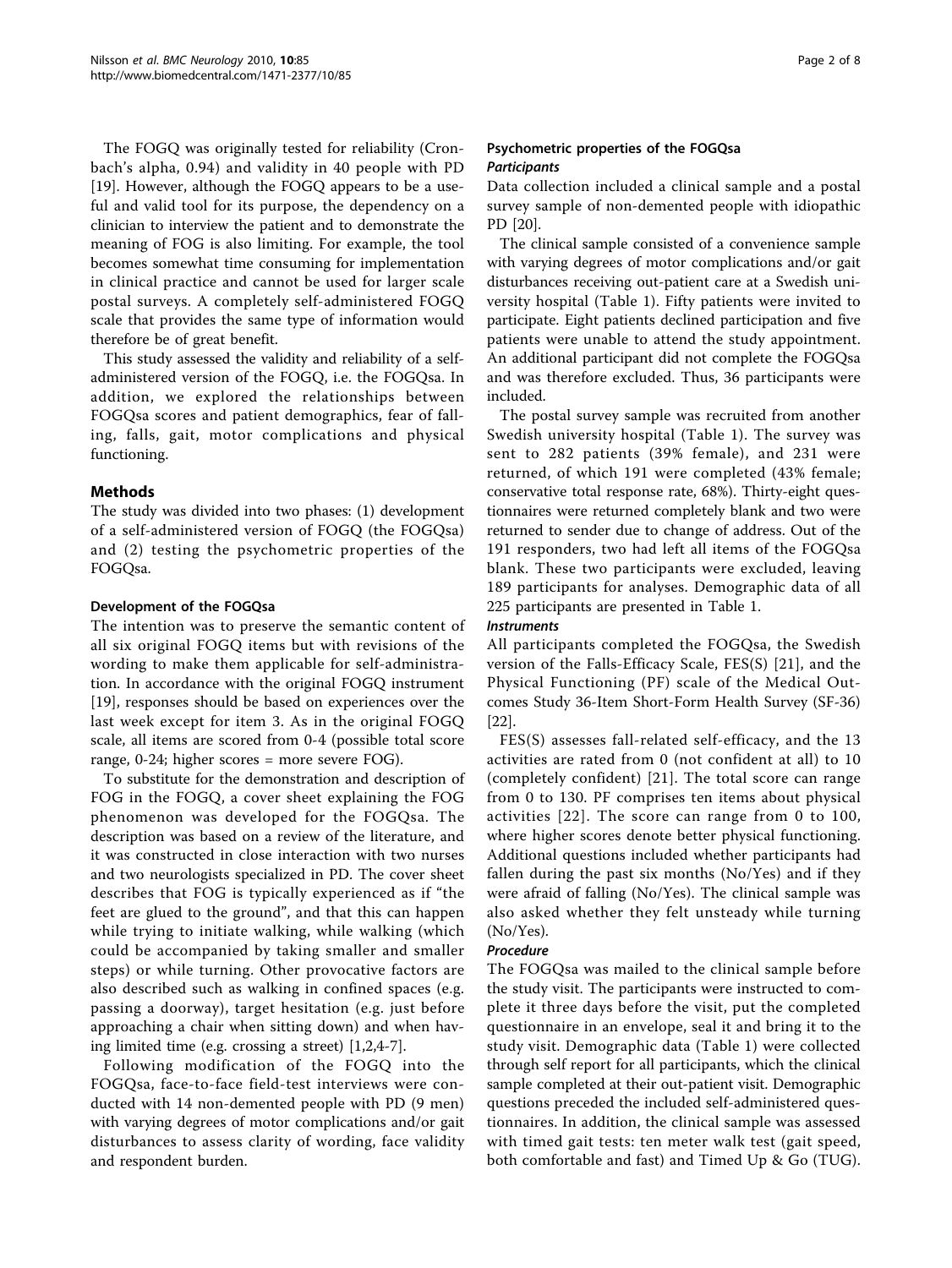## <span id="page-2-0"></span>Table 1 Participants' characteristics

|                                         | <b>Total sample</b><br>$n = 225$ | Clinical sample<br>$n = 36$ | Postal survey<br>$n = 189$ |  |
|-----------------------------------------|----------------------------------|-----------------------------|----------------------------|--|
| Mean age, years (SD, min.-max.)         | 69.1 (8.9)                       | 65.3(6.2)                   | 69.9 (9.1)                 |  |
|                                         | 42.0-91.0                        | 49.0-83.0                   | 42.0-91.0                  |  |
|                                         | $n = 221$                        | $n = 36$                    | $n = 185$                  |  |
| Mean PD-duration, years (SD, min.-max.) | 7.7(6.8)                         | 14.6(8.3)                   | 6.2(5.5)                   |  |
|                                         | $0.33 - 44.0$                    | $2.2 - 44.0$                | $0.33 - 28.0$              |  |
|                                         | $n = 210$                        | $n = 36$                    | $n = 174$                  |  |
| Gender (men/women), n (%)               | 137 (62%)/                       | 29 (81%)/                   | 108 (58%)/                 |  |
|                                         | 84 (38%)                         | 7 (19%)                     | 77 (42%)                   |  |
|                                         | $n = 221$                        | $n = 36$                    | $n = 185$                  |  |
| Falls past 6 months (yes/no), n (%)     | 88 (40%)/                        | 19 (53%)/                   | 69 (38%)/                  |  |
|                                         | 131 (60%)                        | 17 (47%)                    | 114 (62%)                  |  |
|                                         | $n = 219$                        | $n = 36$                    | $n = 183$                  |  |
| Fear of falling (yes/no), n (%)         | 94 (43%)/                        | 9(25%)/                     | 85 (46%)/                  |  |
|                                         | 125 (57%)                        | 27 (75%)                    | 98 (54%)                   |  |
|                                         | $n = 219$                        | $n = 36$                    | $n = 183$                  |  |
|                                         | Median, q1-q3                    | Median, q1-q3               | Median, q1-q3              |  |
| Falls-Efficacy Scale (S)                | 112.0                            | 106.5                       | 114.0                      |  |
|                                         | 75.0-130.0                       | 94.8-129.0                  | 69.0-130.0                 |  |
|                                         | $n = 183$                        | $n = 30$                    | $n = 153$                  |  |
| Physical Functioning (PF, SF-36)        | 55.0                             | 24.0                        | 60.0                       |  |
|                                         | 29.0-75.0                        | 20.0-28.0                   | 35.0-80.0                  |  |
|                                         | $n = 218$                        | $n = 30$                    | $n = 188$                  |  |
| Item 13, UPDRS II (Falling)             | 0.0                              | 0.0                         | 0.0                        |  |
|                                         | $0.0 - 1.0$                      | $0.0 - 1.0$                 | $0.0 - 1.0$                |  |
|                                         | $n = 223$                        | $n = 36$                    | $n = 187$                  |  |
| Item 14, UPDRS II (Freezing)            | 0.0                              | 0.0                         | 0.0                        |  |
|                                         | $0.0 - 1.0$                      | $0.0 - 1.8$                 | $0.0 - 1.0$                |  |
|                                         | $n = 221$                        | $n = 36$                    | $n = 185$                  |  |
| Item 15, UPDRS II (Walking)             | 1.0                              | 1.0                         | 1.0                        |  |
|                                         | $0.0 - 2.0$                      | $0.0 - 1.0$                 | $0.0 - 2.0$                |  |
|                                         | $n = 221$                        | $n = 34$                    | $n = 187$                  |  |

Falls-Efficacy Scale, Swedish version; the total score can range between 0-130 (higher scores = better).

Physical Functioning (PF, SF-36); total score range between 0-100 (higher scores = better).

Item 13, 14 and 15 of the UPDRS part II; each item graded from 0-4 (higher scores = greater severity).

Additional data regarding the participants are presented in Table 3.

Each gait test had one practice trial and one test trial. The FOGQ was thereafter administered as a clinical interview including a demonstration of FOG [[19\]](#page-7-0). That is, the assessor demonstrated typical manifestations of start hesitation, freezing at the doorway and while turning. Finally, clinical assessments according to the UPDRS and Hoehn & Yahr stages (HY) [[23\]](#page-7-0) were conducted by an independent assessor who was unaware of previous test results. HY was also assessed for the "off" phase based on patient-reported history. In the postal survey sample, self administered versions of UPDRS items 13 (falling), 14 (freezing) and 15 (walking) were included [[24\]](#page-7-0). All participants of the postal survey sample received a reminder about ten days after the first administration.

The study was reviewed by the local ethics advisory committee, and the included participants gave their written informed consent.

Analyses The primary aim of the analyses was to explore to what extent the FOGQsa scores reproduced the findings of the original FOGQ instrument [[7,](#page-6-0)[19,25](#page-7-0)].

We thus explored whether the assumptions for summing FOGQsa item scores into a total score were met [[26](#page-7-0)]. That is, we examined whether item mean scores and standard deviations were roughly similar and if the corrected item-total correlations exceeded 0.3. Whether the items appear to represent a common variable was considered supported if corrected item-total correlations were ≥0.4 [[26\]](#page-7-0).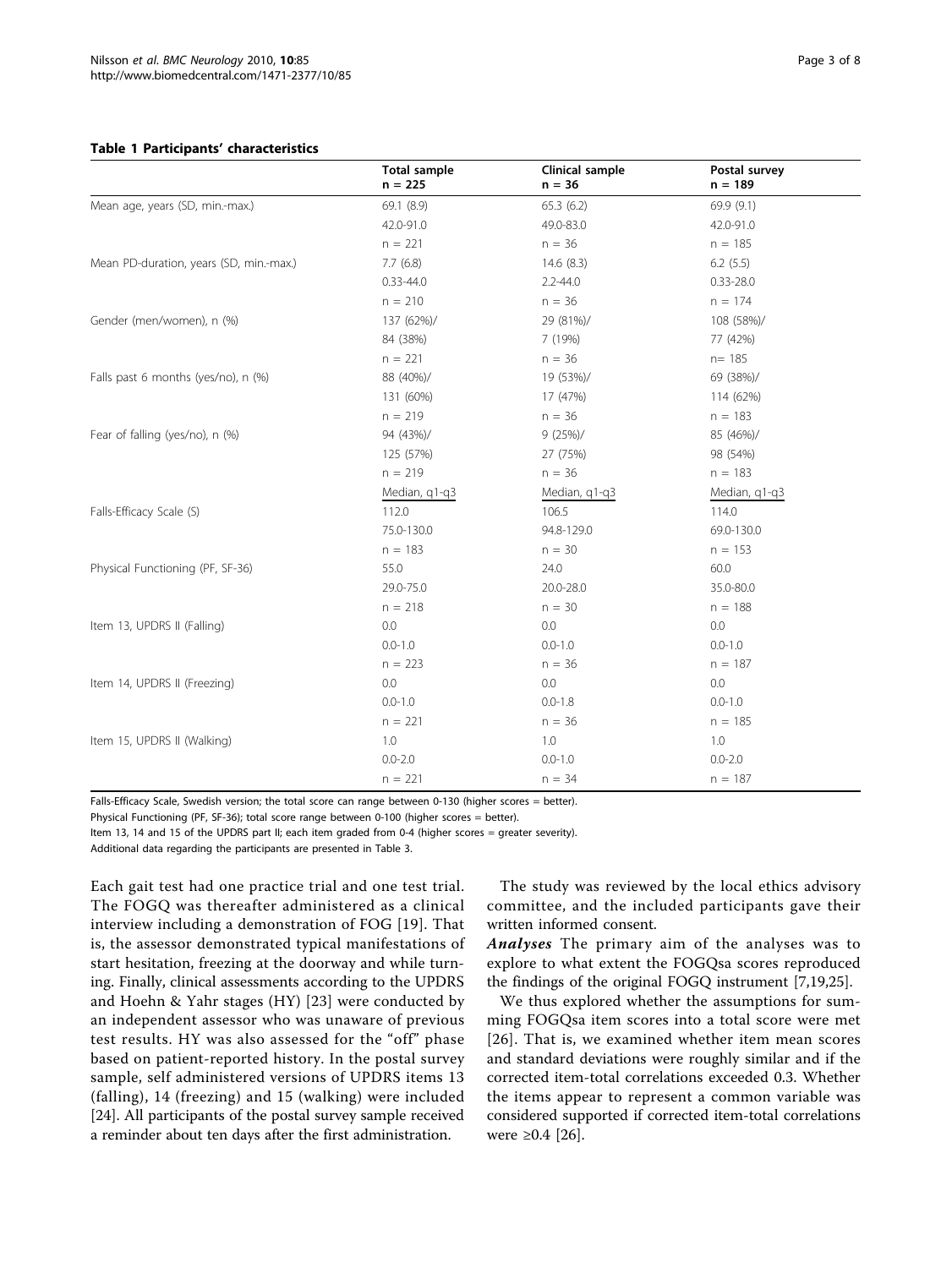Floor and ceiling effects (i.e., the proportion of people obtaining minimum and maximum scores, respectively) were examined, and should be <15-20% [[27,28](#page-7-0)]. Reliability (Cronbach's alpha) was also estimated, and should be ≥0.8 [[29](#page-7-0)]. In addition, the standard error of measurement (SEM) was estimated using the formula:

$$
SEM = SD \times \sqrt{(1 - \alpha)}
$$

Using data from the clinical sample, we assessed the relationship between the original FOGQ and the FOGQsa through Spearman  $(r_S)$  and intra-class correlations (ICC; one-way random model). The correlations were expected to be strong  $(>0.8)$  in order to support criterion-related validity. Construct validity was assessed by examining the pattern of correlations  $(r<sub>S</sub>)$  between FOGQsa and UPDRS scores. To replicate the patterns reported for the original version of FOGQ [[19,25](#page-7-0)], the correlation with FOGQsa scores was expected to be strongest for UPDRS part II (Activities of Daily Living, ADL) and weakest for UPDRS part I (mentation, behavior and mood) [\[7,](#page-6-0)[19,25\]](#page-7-0). Among individual UPDRS items, we expected a stronger correlation between FOGQsa scores and item 14 (freezing) than with items 13 (falling unrelated to freezing), 15 (walking), 29 (gait) and 30 (postural stability) [\[19,25](#page-7-0)]. The correlation with disease severity (HY) was expected to be stronger in the "off" state than in the "on" state [[25](#page-7-0)].

In addition, we examined the relationships between FOGQsa scores and patient demographics, FES(S), timed gait tests, dyskinesias (items 32-35 of the UPDRS part IV), motor fluctuations (items 36-39 of the UPDRS part IV) and PF. We expected the FOGQsa scores to correlate stronger with dyskinesia, motor fluctuations and FES(S) scores than with gait tests [\[25](#page-7-0)]. The weakest correlation was expected with age [\[25](#page-7-0)]. We also assessed differences (Mann-Whitney U test) in FOGQsa scores between people who did and did not report falls, fear of falling and unsteadiness while turning. It was expected that fallers, those reporting fear of falling and those being unsteady while turning would score higher.

Analyses were performed using SPSS 15 (SPSS Inc., Chicago, IL) and ScoreRelCI (Barnette 2005). Two-tailed p-values <0.05 were considered statistically significant. P-values were not corrected for multiple testing.

# Results

Field-test participants had a mean age of 64 (SD, 5.2) years and an average PD-duration of 16 (SD, 5.5) years. All 14 participants found the description of FOG to be clear and understandable and items were considered relevant and easy to answer. One participant commented that the duration of freezing was somewhat difficult to estimate. Two comments related to the frequency of

time for completing FOGQsa was 3 (SD, 1.3) minutes. For the total sample, mean and SD for FOGQsa items scores ranged between 0.76-1.6 and 1.1-1.4, respectively (Table [2\)](#page-4-0). Corrected item-total correlations ranged between 0.68-0.89. Forty-one participants (19%) scored 0, and none reached the maximum score of 24. Reliability was 0.93 (95% CI, 0.91-0.94), and SEM was 1.6. Results for the two subsamples were similar (Table [2](#page-4-0)). Total FOGQsa scores could be computed for 214 (95%) out of the 225 participants.

Data for both the FOGQsa and the original FOGQ were available for 35 people in the clinical sample. There were no differences ( $P = 0.12$ ) between FOGQ (median, 10; q1-q3, 2-14) and FOGQsa (median, 8; q1 q3, 2-14) scores. The Spearman and intra-class correlations were 0.92 and 0.91 (95% CI, 0.82-0.95), respectively (Figure [1](#page-4-0)). The mean number of days between completions was 2.6 (SD, 0.80).

The relationships between FOGQsa scores and other variables are presented in Table [3.](#page-5-0) The FOGQsa scores for the total sample showed the strongest correlation with UPDRS item 14 (Freezing;  $r_s$ , 0.76) and with FES(S)  $(r<sub>s</sub>, -0.74)$ . The weakest correlation was found with age  $(r<sub>s</sub>, 0.14)$ . For common variables, both samples showed similar patterns (Table [3\)](#page-5-0). However, the clinical sample showed a stronger correlation with UPDRS part II  $(r<sub>s</sub>,$ 0.68) than with FES(S)  $(r_s, -0.57)$  (Table [3](#page-5-0)).

FOGQsa scores did not differ  $(p > 0.3)$  between genders. For the total sample, the median score was 4 for both women and men (q1-q3, 1-9 and 1-11, respectively). Out of the 225 participants, 219 responded to the question whether they had fallen during the past six months. Fallers (88/219; 40%) scored significantly ( $p < 0.001$ ) higher on FOGQsa compared to non-fallers, median scores 8 (q1-q3, 4-14) versus 2 (q1-q3, 0-7). Those expressing a fear of falling scored higher ( $p < 0.001$ ) than those who did not, median scores 2 (q1-q3, 0-7) versus 6 (q1-q3, 2-14). In the clinical sample, those reporting unsteadiness while turning (20/35; 57%) had significantly  $(p = 0.030)$  higher FOGQsa scores than those who did not, median scores 11 (q1-q3, 6-16) versus 2 (0-13).

## **Discussion**

The present findings indicate that the FOGQsa is as reliable and valid as the original interview administered FOGQ version. Specifically, our observations support the legitimacy of summing item scores into a reliable total score that corresponds closely to FOGQ scores. In addition, construct validity is supported by a correlation pattern very similar to that reported for the original FOGQ version. This has important clinical implications when investigating FOG.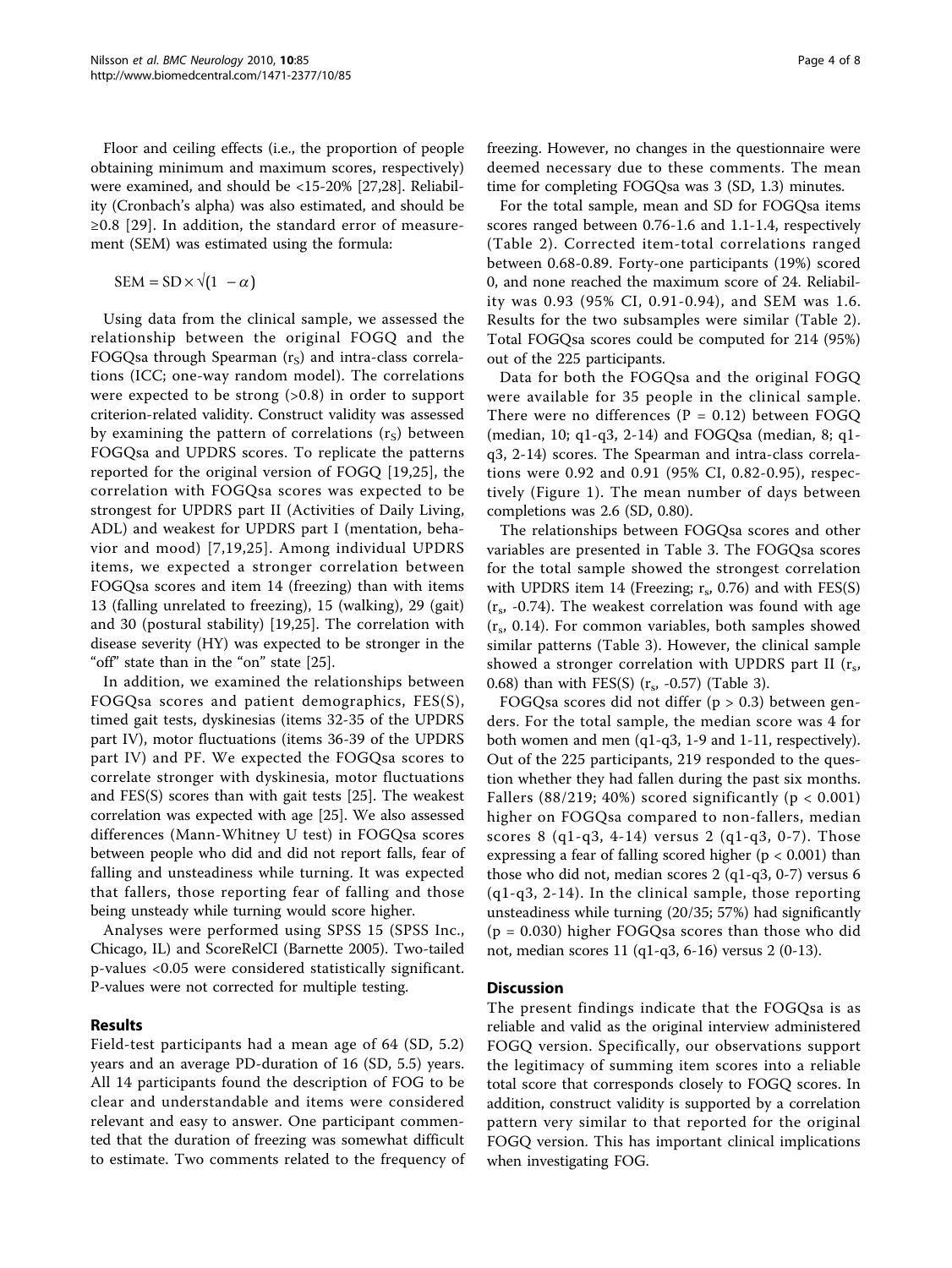|                |                                                                       | <b>Total sample</b><br>$n = 225$ |                                                          | Clinical sample<br>$n = 36$ |                                                         | Postal survey sample<br>$n = 189$ |                                                          |  |
|----------------|-----------------------------------------------------------------------|----------------------------------|----------------------------------------------------------|-----------------------------|---------------------------------------------------------|-----------------------------------|----------------------------------------------------------|--|
| <b>Item</b>    |                                                                       |                                  | Mean (SD) Corrected Item-total<br>correlations $n = 214$ |                             | Mean (SD) Corrected Item-total<br>correlations $n = 35$ |                                   | Mean (SD) Corrected Item-total<br>correlations $n = 179$ |  |
| 1              | "Walking during worst state"                                          | 1.6(1.1)<br>2 missing            | 0.68                                                     | 1.7(1.2)<br>1 missing       | 0.87                                                    | 1.6(1.1)<br>1 missing             | 0.64                                                     |  |
| $\overline{2}$ | "Gait difficulties affecting<br>daily activities and<br>independence" | 1.1(1.1)<br>2 missing            | 0.68                                                     | 1.2(1.1)<br>1 missing       | 0.76                                                    | 1.1(1.2)<br>1 missing             | 0.68                                                     |  |
| 3              | "Feet getting glued to the<br>floor"                                  | $1.1(1.4)^{-1}$<br>3 missing     | 0.83                                                     | 1.7(1.4)                    | 0.82                                                    | 1.0(1.4)<br>2 missing             | 0.84                                                     |  |
| 4              | "Duration of longest freezing<br>episode"                             | 0.87(1.3)<br>7 missing           | 0.89                                                     | 1.6(1.6)                    | 0.91                                                    | 0.73(1.1)<br>7 missing            | 0.90                                                     |  |
| 5              | "Duration of typical start<br>hesitation"                             | 0.76(1.1)<br>6 missing           | 0.88                                                     | 1.2(1.4)                    | 0.85                                                    | 0.67(1.1)<br>6 missing            | 0.89                                                     |  |
| 6              | "Duration of typical turning<br>hesitation"                           | 0.76(1.1)<br>5 missing           | 0.83                                                     | 1.1(1.4)                    | 0.78                                                    | 0.68(1.1)<br>5 missing            | 0.85                                                     |  |
|                |                                                                       | Total score<br>$n = 214$         |                                                          | Total score<br>$n = 35$     |                                                         | Total score<br>$n = 179$          |                                                          |  |
|                | Mean (SD)                                                             | 6.1(6.2)                         |                                                          | 8.6(7.2)                    |                                                         | 5.6(5.9)                          |                                                          |  |
|                | Median, q1-q3                                                         | 4.0, 1.0-4.0                     |                                                          | $8.0, 2.0 -$<br>14.0        |                                                         | 4.0, 1.0-9.0                      |                                                          |  |
|                | Min-max                                                               | $0 - 22$                         |                                                          | $0 - 22$                    |                                                         | $0 - 22$                          |                                                          |  |
|                | % scoring minimum<br>$(0)/$ maximum $(24)$                            | 19/0<br>$0.93(0.91 - 0.94)$      |                                                          | 17/0                        |                                                         | 20/0                              |                                                          |  |
|                | Reliability, Cronbach's alpha<br>(95% CI)                             |                                  |                                                          | $0.94(0.90 - 0.97)$         |                                                         | $0.93(0.91 - 0.94)$               |                                                          |  |

## <span id="page-4-0"></span>Table 2 Descriptive and psychometric FOGQsa data

FOGQsa: Freezing of Gait Questionnaire, self administered version. Each item is scored between 0-4, and the total score thus ranges between 0-24. Higher scores denote more severe FOG.

Some participants left certain items blank. Total scores could therefore be computed for 214 out of the 225 (95%).

 $1$  On item 3, 126 scored 0, i.e. they never experienced freezing episodes, whereas 96 out of the 214 (45%) scored at least 1 and could be defined as "freezers". Out of the 96 reporting freezing episodes, 51 did so "often- about once a day" and 11 "always- whenever walking".

Snijders et al. highlighted that the original FOGQ does not include provocative circumstances of FOG [[3\]](#page-6-0).



When using a self-administered assessment it is crucial that the investigated construct is well defined and described. The cover sheet of the FOGQsa was created in order to make certain that the individual recognizes and fully understands the investigated phenomenon. It therefore included both environmental and circumstantial factors that may provoke FOG; narrow space (e.g. passing a doorway) [\[1,2](#page-6-0),[6,7\]](#page-6-0), crowded space and limited time, e.g. trying to cross a busy street [\[2](#page-6-0),[4-6\]](#page-6-0). The original FOGQ does not mention target hesitation although FOG is known to occur when reaching a target [\[1,2,4,5](#page-6-0)]. This new self administered version does, however, include target hesitation when describing FOG. Field testing of the FOGQsa revealed that the participants considered the content to be both clear and relevant. The respondent burden was marginal as indicated by a short completion time.

FOGQsa had an internal consistency reliability above 0.90 and thus exceeded the recommendation of 0.80 [[29](#page-7-0)]. This finding is similar to the results for the original FOGQ version [[7](#page-6-0),[19](#page-7-0),[25](#page-7-0)]. In a separate pilot study, we have also found its test-retest reliability to be adequate (ICC, 0.85) [[30](#page-7-0)]. However, further studies investigating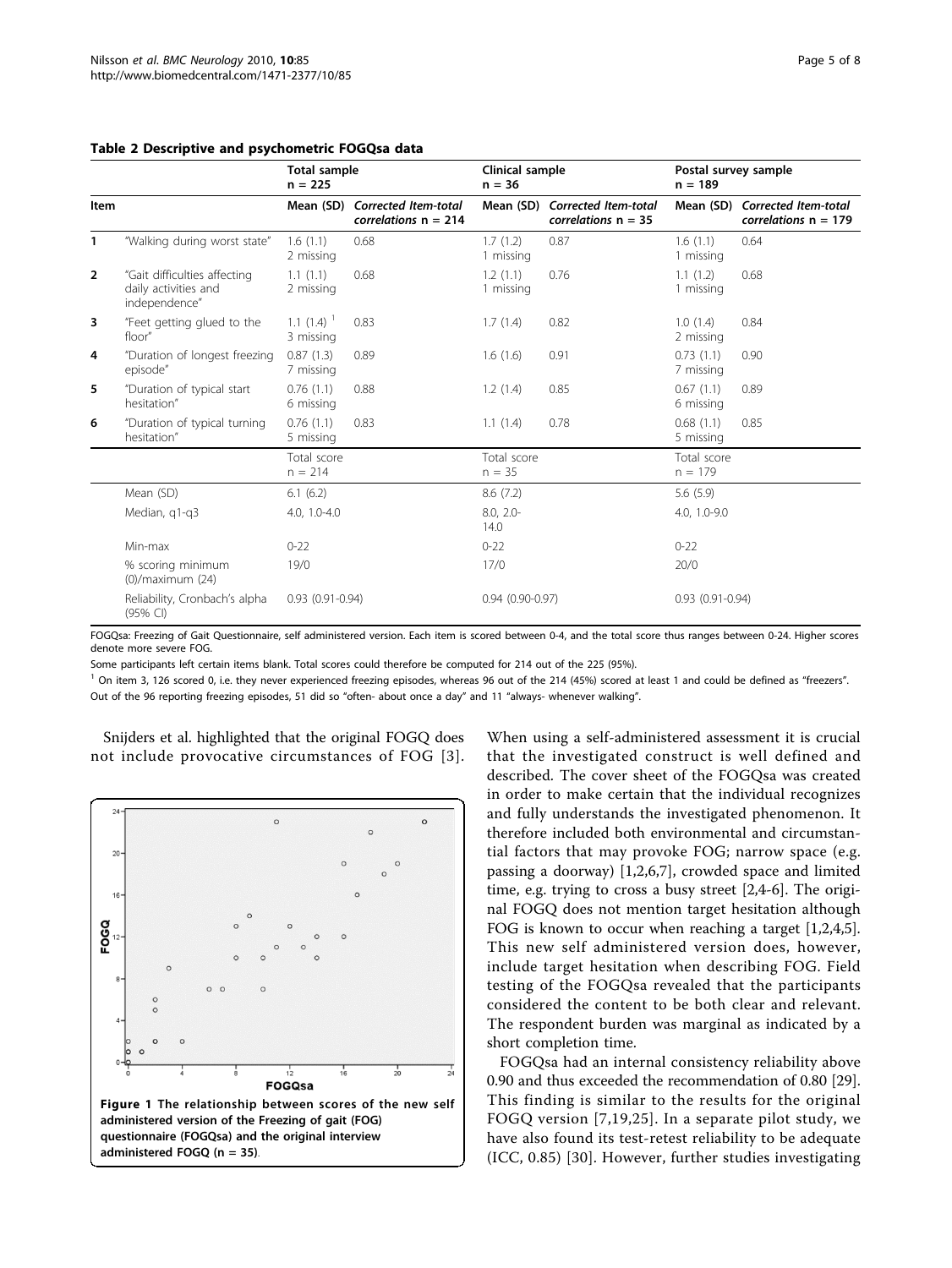<span id="page-5-0"></span>

|                                            | <b>Total sample</b><br>$n = 225$ |         | Clinical sample<br>$n = 36$ |         | Postal survey<br>$n = 189$ |         |
|--------------------------------------------|----------------------------------|---------|-----------------------------|---------|----------------------------|---------|
|                                            | $r_{s}$                          | p-value | $r_{\rm s}$                 | p-value | $r_{5}$                    | p-value |
| Age, years                                 | 0.14                             | 0.046   | 0.07                        | >0.3    | 0.21                       | 0.006   |
| PD-duration, years                         | 0.42                             | < 0.001 | 0.50                        | 0.002   | 0.40                       | < 0.001 |
| Falls-Efficacy Scale                       | $-0.74$                          | < 0.001 | $-0.57$                     | 0.001   | $-0.78$                    | < 0.001 |
| Physical Functioning (PF, SF-36)           | $-0.61$                          | < 0.001 | $-0.50$                     | 0.006   | $-0.68$                    | < 0.001 |
| Item 13, UPDRS II (Falling)                | 0.49                             | < 0.001 | 0.53                        | 0.001   | 0.49                       | < 0.001 |
| Item 14, UPDRS II (Freezing)               | 0.76                             | < 0.001 | 0.72                        | < 0.001 | 0.78                       | < 0.001 |
| Item 15, UPDRS II (Walking)                | 0.57                             | < 0.001 | 0.56                        | 0.001   | 0.64                       | < 0.001 |
| Clinical sample, $n = 36$                  | Median (q1-q3)                   |         | $r_{s}$                     | p-value |                            |         |
| UPDRS I, Mentation, behavior and mood      | $2.0(0-3.0)$                     |         | 0.33                        | 0.059   |                            |         |
| UPDRS II, Activities of Daily Living       | $7(3.0-13.5)$                    |         | 0.68                        | < 0.001 |                            |         |
| UPDRS III, Motor examination               | 15.0 (8.0-20.0)                  |         | 0.55                        | 0.001   |                            |         |
| Item 29, UPDRS III (Gait)                  | $0.5(0-1.0)$                     |         | 0.46                        | 0.006   |                            |         |
| Item 30, UPDRS III (Postural stability)    | $1.0(0-2.0)$                     |         | 0.49                        | 0.003   |                            |         |
| Hoehn and Yahr ("on")                      | $3.0(2.0-3.0)$                   |         | 0.44                        | 0.009   |                            |         |
| Hoehn and Yahr ("off")                     | $3.0(3.0-4.0)$                   |         | 0.58                        | < 0.001 |                            |         |
| Dyskinesias (UPDRS IV, items 32-35)        | $2.5(1.0-5.0)$                   |         | 0.63                        | < 0.001 |                            |         |
| Motor fluctuations (UPDRS IV, items 36-39) | $3.0(1.3-3.8)$                   |         | 0.60                        | < 0.001 |                            |         |
| Timed Up & Go, sec (Mean, SD)              | 9.7(2.7)                         |         | 0.34                        | 0.049   |                            |         |
| Comfortable gait speed, m/s (Mean, SD)     | 1.32(0.23)                       |         | $-0.29$                     | 0.094   |                            |         |
| Fast gait speed, m/s (Mean, SD)            | 1.60(0.40)                       |         | $-0.33$                     | 0.055   |                            |         |

Falls-Efficacy Scale, Swedish version; the total score can range between 0-130 (higher scores = better).

Physical Functioning (PF, SF-36); total score can range between 0-100 (higher scores = better).

Item 13, 14 and 15 of the UPDRS part II; each item graded from 0-4 (higher scores = greater severity).

UPDRS part I; total score range 0-16 (16 = greater severity). UPDRS part II; total score range 0-52 (52 = greater severity). UPDRS part III; total score range 0-108  $(108 =$  greater severity).

Dyskinesias (UPDRS part IV, items 32-35); total score range 0-13 (13 = greater severity).

Motor fluctuations (UPDRS part IV, items 36-39); total score range 0-7 (7 = greater severity).

its test-retest reliability are warranted. In the present study, 19% of the participants scored 0 (best possible score). Both FOGQ and FOGQsa consist of six items, where four items assess FOG severity and two items concern gait difficulties in general. Our results thus suggest that about 20% of the participants had neither gait difficulties nor FOG. In a study by Schrag et al., impaired gait was reported by 75% of people with a PD-duration of at least five years [[31\]](#page-7-0). In another study, 21% out of 290 people with PD reported no gait problems [[32](#page-7-0)]. The observed floor effect (i.e. percentage scoring 0) thus appears reasonable in the current targeted population. Reasonable floor and ceiling effects are a prerequisite for detection of differences [\[33\]](#page-7-0). Potential differences need also to exceed the measurement error in order to indicate a true change. The SEM observed in this study suggests that the change in scores need to be at least 1.7 in order to exceed the measurement error.

FOGQsa scores distinguished between fallers and nonfallers. Both fallers and those expressing a fear of falling had significantly higher FOGQsa scores than those not reporting these problems. This is not surprising since freezing is associated with falls [[6,9](#page-6-0)-[13\]](#page-6-0). Those who reported being unsteady while turning also had higher FOGQsa scores than those not reporting unsteadiness. In a study investigating 130 persons with PD, turning around was the factor most commonly identified to induce freezing [\[6](#page-6-0)]. Turning is also associated with falls [[9,11,](#page-6-0)[34\]](#page-7-0), and falls associated with freezing are in fact more likely to result in an injury [[9\]](#page-6-0). This underlines the importance of including an assessment of FOG when investigating falls in people with PD. Availability of a self-administered FOGQ may facilitate this in clinical practice.

When assessing FOG, Snijders et al. advocate combining physical examinations with more specific questions about FOG [[3\]](#page-6-0). However, this is not possible when conducting postal surveys. FOGQ scores have also been shown to correlate only weakly with timed gait tests [[25](#page-7-0)]. This indicates the need for using patient reported tools, especially since FOG is difficult to capture during a clinical or laboratory investigation [[17,18\]](#page-7-0). The FOGQ is then preferable to using a single item approach, which is less reliable and less responsive to change [\[35](#page-7-0)]. Taken together, the present results speak in favor of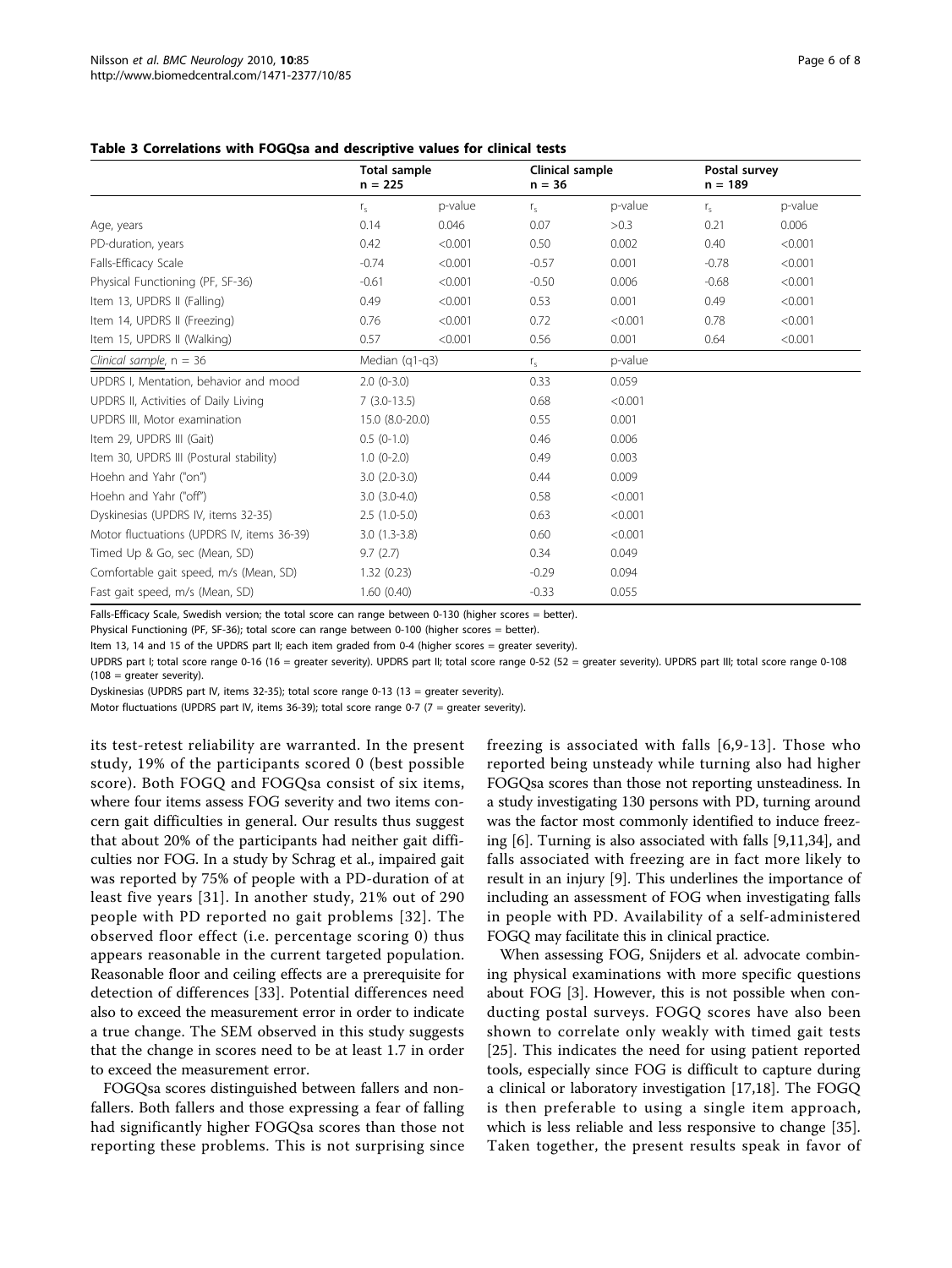<span id="page-6-0"></span>using the FOGQsa when investigating FOG, falls and fear of falling in survey studies.

There are some methodological concerns which need to be taken into consideration. Demented patients were excluded, and the clinical sample was not randomly selected. This might affect the external validity of the present findings. The lack of maximum scores may suggest a bias towards less severe problems in the current sample. However, the highest observed score (22) is very close to the maximum score of 24, and the observed rate of people scoring zero on the FOGQsa is consistent with observations in previous studies (see above). Furthermore, validation of the FOGQsa (as well as the FOGQ) has been based on subjective data. Future studies may therefore consider adding ambulatory monitoring of FOG [[36](#page-7-0)]. Finally, the fact that FOGQ includes two items concerning gait difficulties in general has been criticized, and these items were therefore omitted in a recent revised version of the FOGQ [[37](#page-7-0)]. The revised version supplies a video-demonstration of FOG, but it is not self-administered. We have now initiated an adaptation in order to create a self-administered version of the revised version as well.

The Swedish FOGQsa described here can be obtained from the corresponding author. An English language version is under development and will also be obtainable from the corresponding author when available.

## Conclusions

In conclusion, we report the development and testing of the FOGQsa, a self administered version of the FOGQ. Its measurement properties are very similar to those previously reported for the FOGQ, suggesting that it is as reliable and valid as the original interview administered version. Importantly, FOGQsa scores do not differ from and correlate strongly with FOGQ scores. These findings suggest that no substantial information is lost by using the self administered version as compared to the clinician administered FOGQ. This facilitates the investigation of FOG in postal surveys and clinical practice. Further studies are warranted in order to scrutinize the measurement properties of the FOGQsa in more detail.

#### Acknowledgements

The authors wish to thank the patients for their cooperation; Jan Reimer, Stina Bladh, Martina Eliasson, Mona Edström and Birgitta Wikström for assistance with data collection.

## Funding:

The study was supported by the Swedish Research Council, the Swedish Parkinson Foundation, the Swedish Parkinson Academy, Skane County Council's Research and Development Foundation, and the Faculty of Medicine at Lund University, Lund, Sweden.

This study was accomplished within the context of the Centre for Ageing and Supportive Environments (CASE), Lund University, Sweden, funded by the Swedish Council for Working Life and Social Research.

#### Author details

<sup>1</sup>Department of Health Sciences, Lund University, Lund, Sweden. <sup>2</sup>Department of Clinical Sciences, Division of Neurosurgery, Skåne University Hospital, Lund, Sweden. <sup>3</sup>Department of Community Medicine and Rehabilitation, Umeå University, Umeå, Sweden. <sup>4</sup>Department of Pharmacology and Clinical Neuroscience, Umeå University, Umeå, Sweden. 5 Department of Clinical Sciences, Division of Neurology, Skåne University Hospital, Lund, Sweden.

#### Authors' contributions

MN conceived the study (including the development of the FOGQsa), participated in its design, data collection, conducted the statistical analyses, interpreted data and drafted the first manuscript.

G-M.H participated in designing the study, coordinated the survey study, participated in data collection and drafting the manuscript.

KW participated in designing the study, assisted in developing the FOGQsa and drafting the manuscript.

MM assisted in developing the FOGQsa and contributed to drafting the manuscript

LF participated in designing the study and drafting the manuscript. PH conceived the study (including the development of the FOGQsa), participated in its design, data collection, interpretation of data and drafting the manuscript.

All authors read and approved the final manuscript.

#### Competing interests

The authors declare that they have no competing interests.

### Received: 8 June 2010 Accepted: 23 September 2010 Published: 23 September 2010

#### References

- 1. Giladi N, McMahon D, Przedborski S, Flaster E, Guillory S, Kostic V, Fahn S: [Motor blocks in Parkinson](http://www.ncbi.nlm.nih.gov/pubmed/1736161?dopt=Abstract)'s disease. Neurology 1992, 42(2):333-339.
- 2. Fahn S: [The freezing phenomenon in parkinsonism.](http://www.ncbi.nlm.nih.gov/pubmed/8848982?dopt=Abstract) Advances in neurology 1995, 67:53-63.
- 3. Snijders AH, Nijkrake MJ, Bakker M, Munneke M, Wind C, Bloem BR: [Clinimetrics of freezing of gait.](http://www.ncbi.nlm.nih.gov/pubmed/18668628?dopt=Abstract) Mov Disord 2008, 23(Suppl 2):S468-474.
- 4. Bloem BR, Hausdorff JM, Visser JE, Giladi N: [Falls and freezing of gait in](http://www.ncbi.nlm.nih.gov/pubmed/15300651?dopt=Abstract) Parkinson'[s disease: a review of two interconnected, episodic](http://www.ncbi.nlm.nih.gov/pubmed/15300651?dopt=Abstract) [phenomena.](http://www.ncbi.nlm.nih.gov/pubmed/15300651?dopt=Abstract) Mov Disord 2004, 19(8):871-884.
- 5. Okuma Y: [Freezing of gait in Parkinson](http://www.ncbi.nlm.nih.gov/pubmed/17131225?dopt=Abstract)'s disease. J Neurol 2006, 253(Suppl 7):VII27-32.
- 6. Rahman S, Griffin HJ, Quinn NP, Jahanshahi M: [The factors that induce or](http://www.ncbi.nlm.nih.gov/pubmed/18641432?dopt=Abstract) [overcome freezing of gait in Parkinson](http://www.ncbi.nlm.nih.gov/pubmed/18641432?dopt=Abstract)'s disease. Behavioural neurology 2008, 19(3):127-136.
- 7. Giladi N, Tal J, Azulay T, Rascol O, Brooks DJ, Melamed E, Oertel W, Poewe WH, Stocchi F, Tolosa E: [Validation of the freezing of gait](http://www.ncbi.nlm.nih.gov/pubmed/19127595?dopt=Abstract) [questionnaire in patients with Parkinson](http://www.ncbi.nlm.nih.gov/pubmed/19127595?dopt=Abstract)'s disease. Mov Disord 2009, 24(5):655-661.
- 8. Macht M, Kaussner Y, Moller JC, Stiasny-Kolster K, Eggert KM, Kruger HP, Ellgring H: [Predictors of freezing in Parkinson](http://www.ncbi.nlm.nih.gov/pubmed/17377927?dopt=Abstract)'s disease: a survey of 6,620 [patients.](http://www.ncbi.nlm.nih.gov/pubmed/17377927?dopt=Abstract) Mov Disord 2007, 22(7):953-956.
- 9. Gray P, Hildebrand K: [Fall risk factors in Parkinson](http://www.ncbi.nlm.nih.gov/pubmed/10994536?dopt=Abstract)'s disease. J Neurosci Nurs 2000, 32(4):222-228.
- 10. Schaafsma JD, Giladi N, Balash Y, Bartels AL, Gurevich T, Hausdorff JM: [Gait](http://www.ncbi.nlm.nih.gov/pubmed/12809998?dopt=Abstract) dynamics in Parkinson'[s disease: relationship to Parkinsonian features,](http://www.ncbi.nlm.nih.gov/pubmed/12809998?dopt=Abstract) [falls and response to levodopa.](http://www.ncbi.nlm.nih.gov/pubmed/12809998?dopt=Abstract) Journal of the neurological sciences 2003, 212(1-2):47-53.
- 11. Michalowska M, Fiszer U, Krygowska-Wajs A, Owczarek K: [Falls in](http://www.ncbi.nlm.nih.gov/pubmed/16483454?dopt=Abstract) Parkinson'[s disease. Causes and impact on patients](http://www.ncbi.nlm.nih.gov/pubmed/16483454?dopt=Abstract)' quality of life. Functional neurology 2005, 20(4):163-168.
- 12. Ashburn A, Stack E, Ballinger C, Fazakarley L, Fitton C: [The circumstances of](http://www.ncbi.nlm.nih.gov/pubmed/18608387?dopt=Abstract) falls among people with Parkinson'[s disease and the use of Falls Diaries](http://www.ncbi.nlm.nih.gov/pubmed/18608387?dopt=Abstract) [to facilitate reporting.](http://www.ncbi.nlm.nih.gov/pubmed/18608387?dopt=Abstract) Disability and rehabilitation 2008, 30(16):1205-1212.
- 13. Latt MD, Lord SR, Morris JG, Fung VS: [Clinical and physiological](http://www.ncbi.nlm.nih.gov/pubmed/19425059?dopt=Abstract) [assessments for elucidating falls risk in Parkinson](http://www.ncbi.nlm.nih.gov/pubmed/19425059?dopt=Abstract)'s disease. Mov Disord 2009, 24(9):1280-1289.